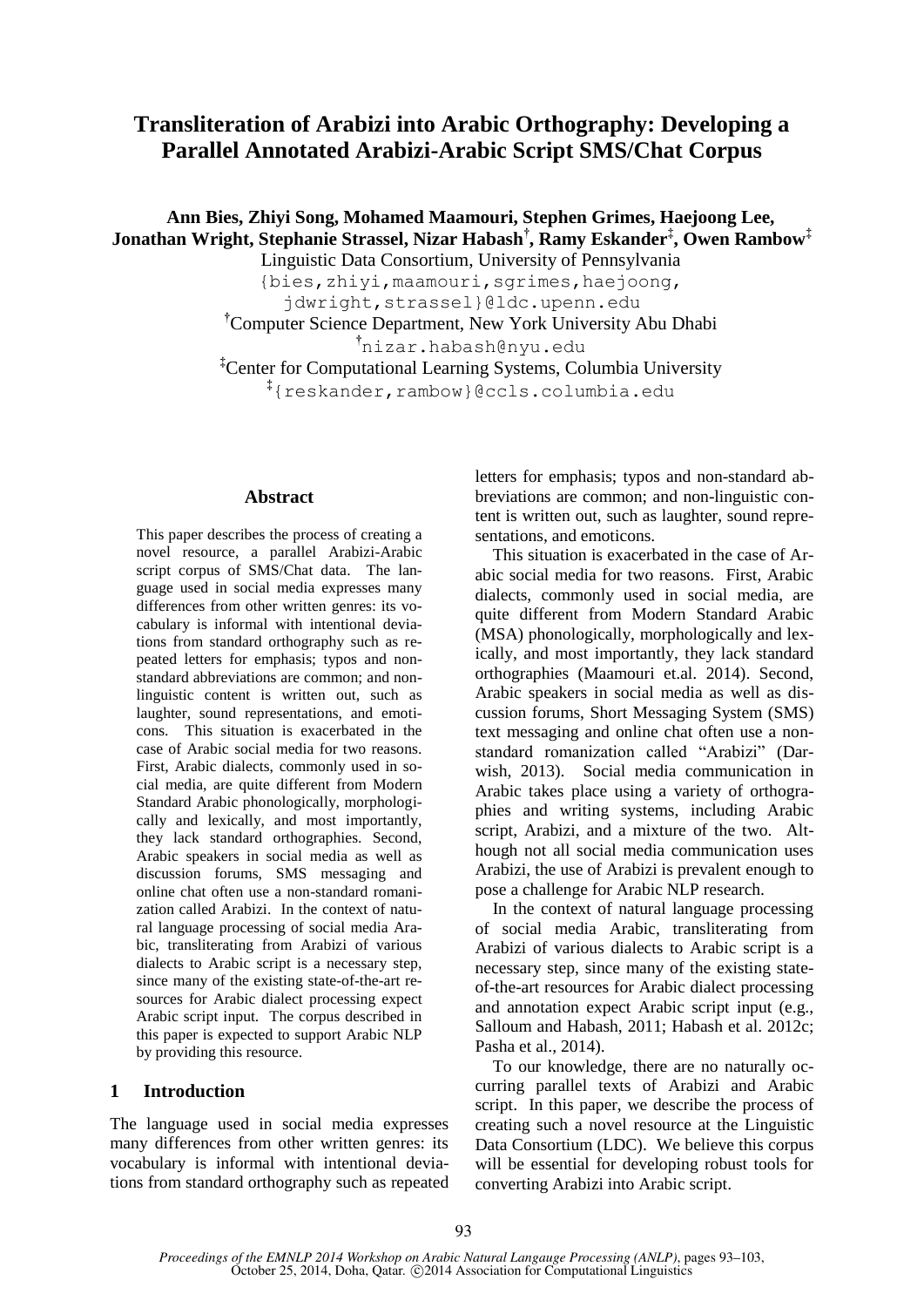The rest of this paper describes the collection of Egyptian SMS and Chat data and the creation of a parallel text corpus of Arabizi and Arabic script for the DARPA BOLT program.<sup>1</sup> After reviewing the history and features in Arabizi (Section 2) and related work on Arabizi (Section 3), in Section 4, we describe our approach to collecting the Egyptian SMS and Chat data and the annotation and transliteration methodology of the Arabizi SMS and Chat into Arabic script, while in Section 5, we discuss the annotation results, along with issues and challenges we encountered in annotation.

# **2 Arabizi and Egyptian Arabic Dialect**

## **2.1 What is Arabizi?**

Arabizi is a non-standard romanization of Arabic script that is widely adopted for communication over the Internet (World Wide Web, email) or for sending messages (instant messaging and mobile phone text messaging) when the actual Arabic script alphabet is either unavailable for technical reasons or otherwise more difficult to use. The use of Arabizi is attributed to different reasons, from lack of good input methods on some mobile devices to writers' unfamiliarity with Arabic keyboard. In some cases, writing in Arabizi makes it easier to code switch to English or French, which is something educated Arabic speakers often do. Arabizi is used by speakers of a variety of Arabic dialects.

Because of the informal nature of this system, there is no single "correct" encoding, so some character usage overlaps. Most of the encoding in the system makes use of the Latin character (as used in English and French) that best approximates phonetically the Arabic letter that one wants to express (for example, either *b* or *p* corresponds to  $\leftrightarrow$ ). This may sometimes vary due to regional variations in the pronunciation of the Arabic letter (e.g., *j* is used to represent  $\tau$  in the Levantine dialect, while in Egyptian dialect *g* is used) or due to differences in the most common non-Arabic second language (e.g., *sh* corresponds to ش in the previously English dominated Middle East Arab countries, while *ch* shows a predominantly French influence as found in North Africa and Lebanon). Those letters that do not have a close phonetic approximate in the Latin script are often expressed using numerals or other characters, so that the numeral graphically

approximates the Arabic letter that one wants to express (e.g., the numeral 3 represents  $\epsilon$  because it looks like a mirror reflection of the letter).

Due to the use of Latin characters and also frequent code switching in social media Arabizi, it can be difficult to distinguish between Arabic words written in Arabizi and entirely unrelated foreign language words (Darwish 2013). For example, *mesh* can be the English word, or Arabizi for مش" not". However, in context these cases can be clearly labeled as either Arabic or a foreign word. An additional complication is that many words of foreign origin have become Arabic words ("borrowings"). Examples include *banadoora* بندورة" tomato" and *mobile* موبايل "mobile phone". It is a well-known practical and theoretical problem to distinguish borrowings (foreign words that have become part of a language and are incorporated fully into the morphological and syntactic system of the host language) from actual code switching (a bilingual writer switches entirely to a different language, even if for only a single word). Code switching is easy to identify if we find an extended passage in the foreign language which respects that language's syntax and morphology, such as *Bas eh ra2yak I have the mask*. The problem arises when single foreign words appear without Arabic morphological marking: it is unclear if the writer switched to the foreign language for one word or whether he or she simply is using an Arabic word of foreign origin. In the case of *banadoora* بندورة" tomato", there is little doubt that this has become a fully Arabic word and the writer is not code switching into Italian; this is also signaled by the fact that a likely Arabizi spelling (such as *banadoora*) is not in fact the Italian orthography (*pomodoro*). However, the case is less clear cut with *mobile* موبايل" mobile phone": even if it is a borrowing (clearly much more recent than *banadoora* بندورة" tomato"), a writer will likely spell the word with the English orthography as *mobile* rather than write, say, *mubail*. More research is needed on this issue. However, because of the difficulty of establishing the difference between code switching and borrowing, we do not attempt to make this distinction in this annotation scheme.

## **2.2 Egyptian Arabic Dialect**

Arabizi is used to write in multiple dialects of Arabic, and differences between the dialects themselves have an effect on the spellings chosen by individual writers using Arabizi. Because Egyptian Arabic is the dialect of the corpus cre-

<sup>1</sup> http://www.darpa.mil/Our\_Work/I2O/Programs/Broad\_Op erational\_Language\_Translation\_%28BOLT%29.aspx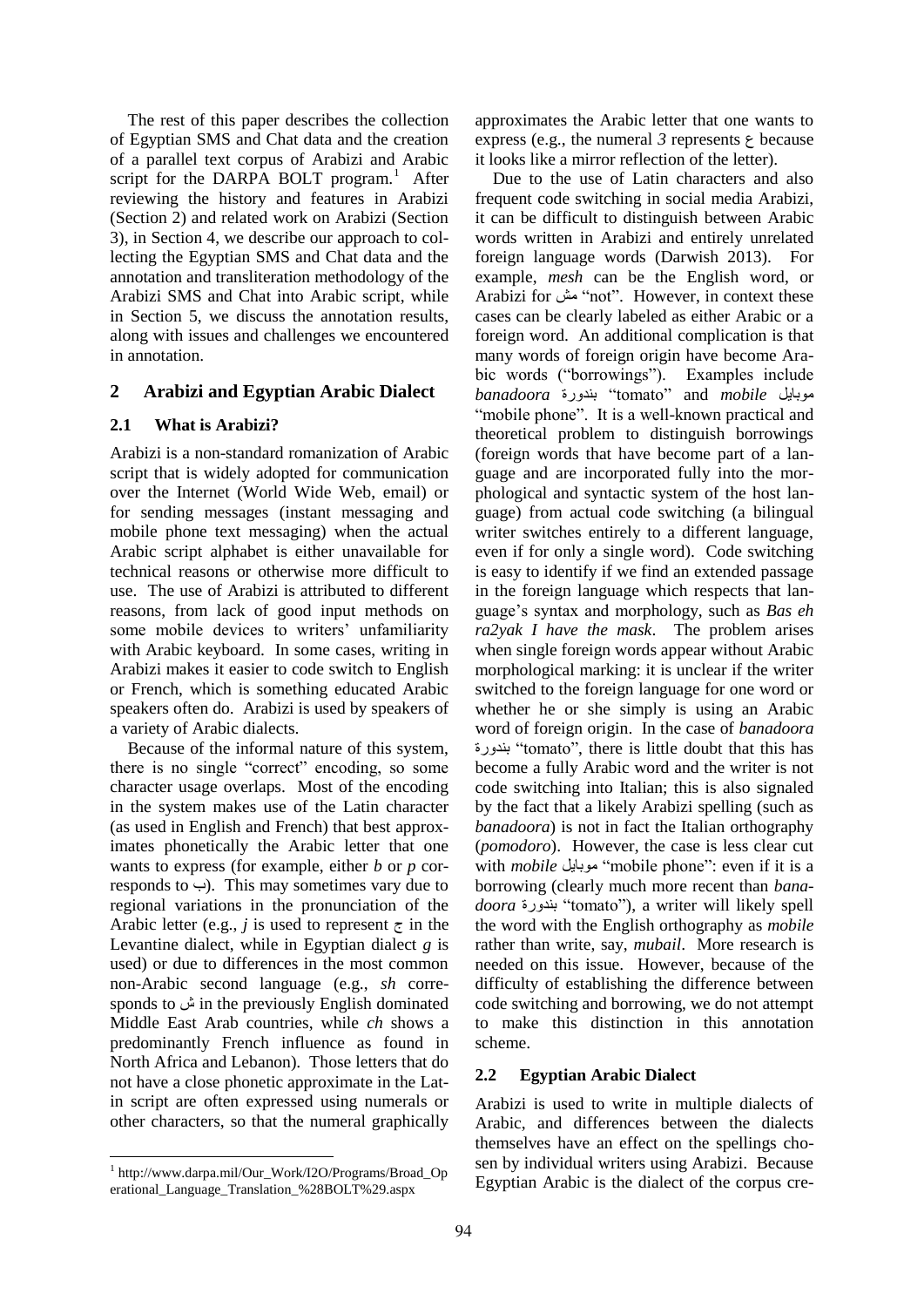ated for this project, we will briefly discuss some of the most relevant features of Egyptian Arabic with respect to Arabizi transliteration. For a more extended discussion of the differences between MSA and Egyptian Arabic, see Habash et al. (2012a) and Maamouri et al. (2014).

Phonologically, Egyptian Arabic is characterized by the following features, compared with MSA:

- (a) The loss of the interdentals  $\partial/\partial t$  and  $\partial/\partial t$ which are replaced by /d/ or /z/ and /t/ or /s/ respectively, thus giving those two original consonants a heavier load. Examples include ذكر /zakar/ "to mention", ذبح /dabaħ/ "to slaughter", ثلج /talg/ "ice", ثمن /taman/ "price", and ثبت /sibit/ "to stay in place, become immobile".
- (b) The exclusion of  $/q$  and  $/j$  from the consonantal system, being replaced by the /ʔ/ and /g/, e.g., قطن /ʔuṭn/ "cotton", and جمل /gamal/ "camel".

At the level of morphology and syntax, the structures of Egyptian Arabic closely resemble the overall structures of MSA with relatively minor differences to speak of. Finally, the Egyptian Arabic lexicon shows some significant elements of semantic differentiation.

The most important morphological difference between Egyptian Arabic and MSA is in the use of some Egyptian clitics and affixes that do not exist in MSA. For instance, Egyptian Arabic has the future proclitics  $h$ + and  $h$ + as opposed to the standard equivalent s+.

Lexically, there are lexical differences between Egyptian Arabic and MSA where no etymological connection or no cognate spelling is available. For example, the Egyptian Arabic بص /buṣṣ/ "look" is أنظر /'unZur/ in MSA.

## **3 Related Work**

**Arabizi-Arabic Script Transliteration** Previous efforts on automatic transliterations from Arabizi to Arabic script include work by Chalabi and Gerges (2012), Darwish (2013) and Al-Badrashiny et al. (2014). All of these approaches rely on a model for character-to-character mapping that is used to generate a lattice of multiple alternative words which are then selected among using a language model. The training data used by Darwish (2013) is publicly available but it is quite limited (2,200 word pairs). The work we are describing here can help substantially improve the quality of such system. We use the system of Al-Badrashiny et al. (2014) in this pa-

per as part of the automatic transliteration step because they target the same conventional orthography of dialectal Arabic (CODA) (Habash et al., 2012a, 2012b), which we also target. There are several commercial products that convert Arabizi to Arabic script, namely: Microsoft Maren, <sup>2</sup> Google Ta3reeb, <sup>3</sup> Basis Arabic chat translator<sup>4</sup> and Yamli.<sup>5</sup> Since these products are for commercial purposes, there is little information available about their approaches, and whatever resources they use are not publicly available for research purposes. Furthermore, as Al-Badrashiny et al. (2014) point out, Maren, Ta3reeb and Yamli are primarily intended as input method support, not full text transliteration. As a result, their users' goal is to produce Arabic script text not Arabizi text, which affects the form of the romanization they utilize as an intermediate step. The differences between such "functional romanization" and real Arabizi include that the users of these systems will use less or no code switching to English, and may employ character sequences that help them arrive at the target Arabic script form faster, which otherwise they would not write if they were targeting Arabizi (Al-Badrashiny et al., 2014).

**Name Transliteration** There has been some work on machine transliteration by Knight and Graehl (1997). Al-Onaizan and Knight (2002) introduced an approach for machine transliteration of Arabic names. Freeman et al. (2006) also introduced a system for name matching between English and Arabic. Although the general goal of transliterating from one script to another is shared between these efforts and ours, we are considering a more general form of the problem in that we do not restrict ourselves to names.

**Code Switching** There is some work on code switching between Modern Standard Arabic (MSA) and dialectal Arabic (DA). Zaidan and Callison-Burch (2011) were interested in this problem at the inter-sentence level. They crawled a large dataset of MSA-DA news commentaries, and used Amazon Mechanical Turk to annotate the dataset at the sentence level. Elfardy et al. (2013) presented a system, AIDA, that tags each word in a sentence as either DA or MSA based on the context. Lui et al. (2014) proposed a system for language identification in

<sup>2</sup> http://www.getmaren.com

<sup>3</sup> http://www.google.com/ta3reeb

<sup>4</sup> http://www.basistech.com/arabic-chat-translator-

transforms-social-media-analysis/

<sup>5</sup> http://www.yamli.com/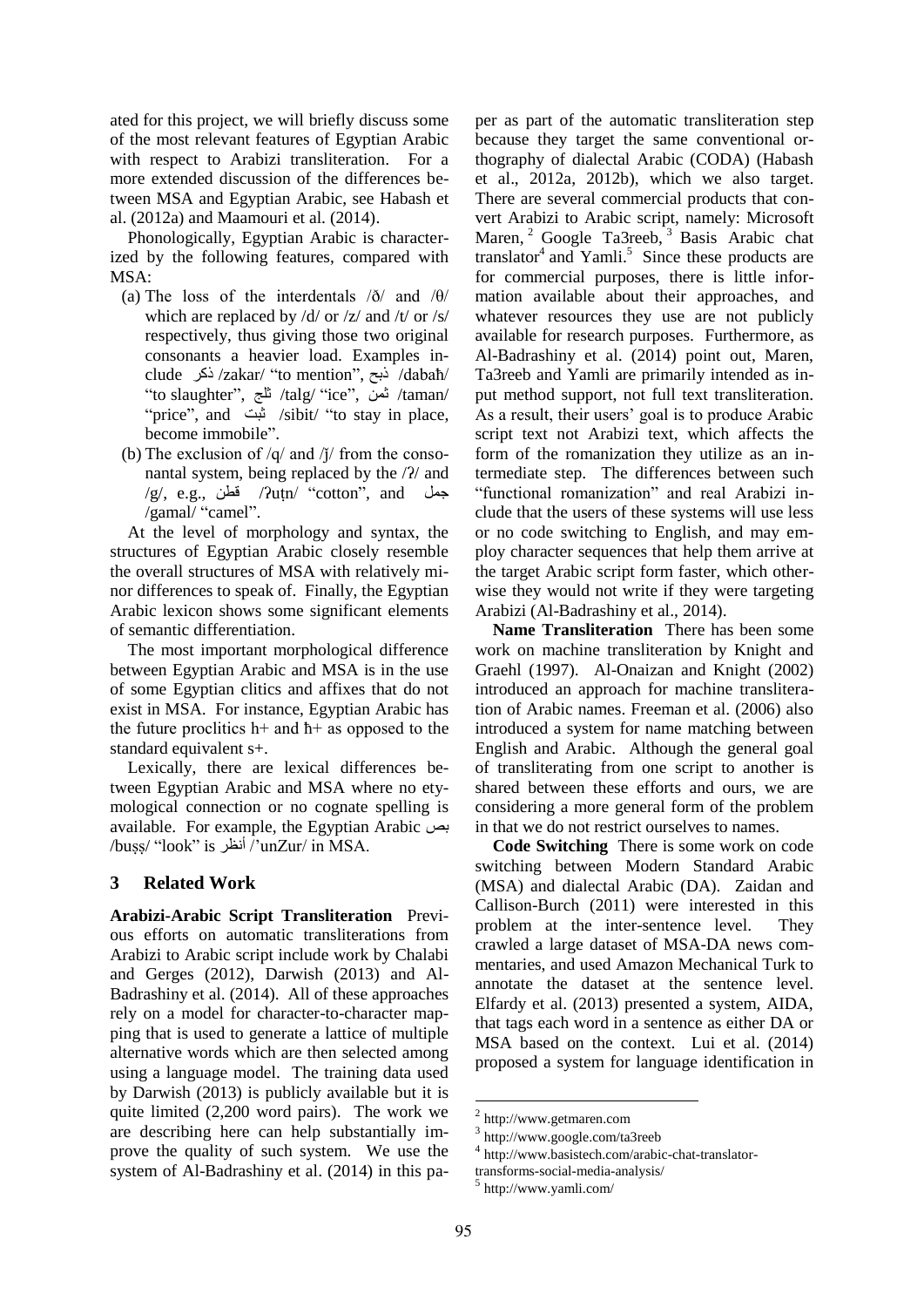multilingual documents using a generative mixture model that is based on supervised topic modeling algorithms. Darwish (2013) and Voss et al. (2014) deal with exactly the problem of classifying tokens in Arabizi as Arabic or not. More specifically, Voss et al. (2014) deal with Moroccan Arabic, and with both French and English, meaning they do a three-way classification. Darwish (2013)'s data is more focused on Egyptian and Levantine Arabic and code switching with English.

**Processing Social Media Text** Finally, while English NLP for social media has attracted considerable attention recently (Clark and Araki, 2011; Gimpel et al., 2011; Gouws et al., 2011; Ritter et al., 2011; Derczynski et al., 2013), there has not been much work on Arabic yet. Darwish et al. (2012) discuss NLP problems in retrieving Arabic microblogs (tweets). They discuss many of the same issues we do, notably the problems arising from the use of dialectal Arabic such as the lack of a standard orthography. Eskander et al. (2013) described a method for normalizing spontaneous orthography into CODA.

# **4 Corpus Creation**

This work was prepared as part of the DARPA Broad Operational Language Translation (BOLT) program which aims at developing technology that enables English speakers to retrieve and understand information from informal foreign language sources including chat, text messaging and spoken conversations. LDC collects and annotates informal linguistic data of English, Chinese and Arabic, with Egyptian Arabic being the representative of the Arabic language family. Egyptian Arabic has the advantage over all other dialects of Arabic of being the language of the largest linguistic community in the Arab region, and also of having a rich level of internet communication.

# **4.1 SMS and Chat Collection**

In BOLT Phase 2, LDC collected large volumes of naturally occurring informal text (SMS) and chat messages from individual users in English, Chinese and Egyptian Arabic (Song et al., 2014). Altogether we recruited 46 Egyptian Arabic participants, and of those 26 contributed data. To protect privacy, participation was completely anonymous, and demographic information was not collected. Participants completed a brief language test to verify that they were native Egyptian Arabic speakers. On average, each participant contributed 48K words. The Egyptian Arabic SMS and Chat collection consisted of 2,140 conversations in a total of 475K words after manual auditing by native speakers of Egyptian Arabic to exclude inappropriate messages and messages that were not Egyptian Arabic. 96% of the collection came from the personal SMS or Chat archives of participants, while 4% was collected through LDC's platform, which paired participants and captured their live text messaging (Song et al., 2014). A subset of the collection was then partitioned into training and eval datasets.

Table 1 shows the distribution of Arabic script vs. Arabizi in the training dataset. The conversations that contain Arabizi were then further annotated and transliterated to create the Arabizi-Arabic script parallel corpus, which consists of

|                       | <b>Total</b> | <b>Arabic</b><br>script only | <b>Arabizi</b><br>only | Mix of Arabizi and Arabic script |               |
|-----------------------|--------------|------------------------------|------------------------|----------------------------------|---------------|
|                       |              |                              |                        | <b>Arabizi</b>                   | Arabic script |
| <b>Conversations</b>  | 1,503        | 233                          | 987                    | 283                              |               |
| <b>Messages</b>       | 101,292      | 18,757                       | 74,820                 | 3,237                            | 4,478         |
| <b>Sentence units</b> | 94,010       | 17,448                       | 69,639                 | 3,017                            | 3,906         |
| Words                 | 408,485      | 80,785                       | 293,900                | 10,244                           | 23,556        |

Table 1. Arabic SMS and Chat Training Dataset

1270 conversations. <sup>6</sup> All conversations in the training dataset were also translated into English to provide Arabic-English parallel training data.

Not surprisingly, most Egyptian conversations in our collection contain at least some Arabizi;

<sup>&</sup>lt;sup>6</sup> In order to form single, coherent units (Sentence units) of an appropriate size for downstream annotation tasks using this data, messages that were split mid-sentence (often mid-

word) due to SMS messaging character limits were rejoined, and very long messages (especially common in chat) were split into two or more units, usually no longer than 3-4 sentences.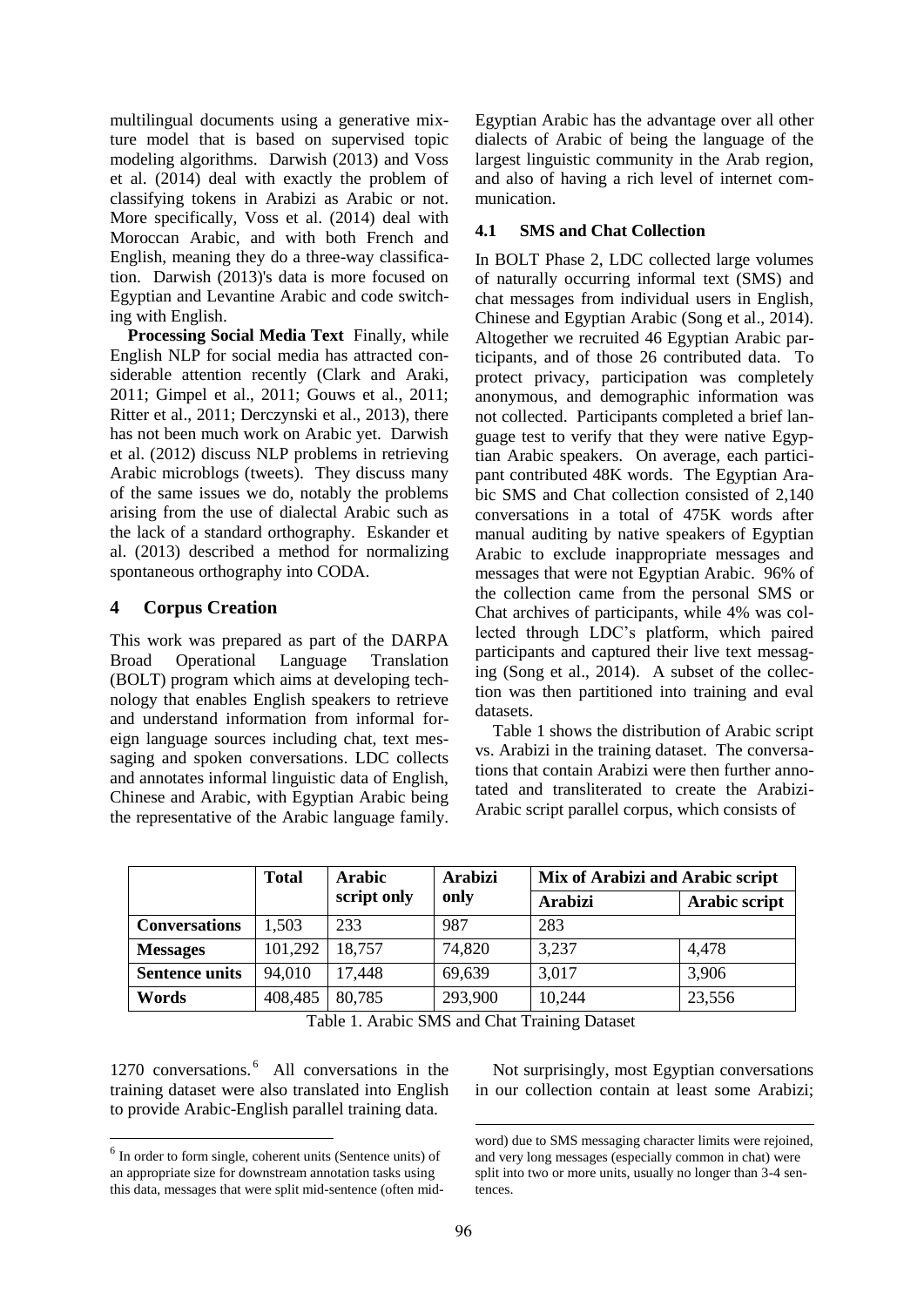only 15% of conversations are entirely written in Arabic script, while 66% are entirely Arabizi. The remaining 19% contain a mixture of the two at the conversation level. Most of the mixed conversations were mixed in the sense that one side of the conversation was in Arabizi and the other side was in Arabic script, or in the sense that at least one of the sides switched between the two forms in mid-conversation. Only rarely are individual messages in mixed scripts. The annotation for this project was performed on the Arabizi tokens only. Arabic script tokens were not touched and were kept in their original forms.

The use of Arabizi is predominant in the SMS and Chat Egyptian collection, in addition to the presence of other typical cross-linguistic text effects in social media data. For example, the use of emoticons and emoji is frequent. We also observed the frequent use of written out representations of speech effects, including representations of laughter (e.g., *hahaha*), filled pauses (e.g., *um*), and other sounds (e.g., *hmmm*). When these representations are written in Arabizi, many of them are indistinguishable from the same representations in English SMS data. Neologisms are also frequently part of SMS/Chat in Egyptian

Arabic, as they are in other languages. English words use Arabic morphology or determiners, as in *el anniversary* "the anniversary". Sometimes English words are spelled in a way that is closer phonetically to the way an Egyptian speaker would pronounce them, for example *lozar* for "loser", or *beace* for "peace".

The adoption of Arabizi for SMS and online chat may also go some way to explaining the high frequency of code mixing in the Egyptian Arabic collection. While the auditing process eliminated messages that were entirely in a nontarget language, many of the acceptable messages contain a mixture of Egyptian Arabic and English.

## **4.2 Annotation Methodology**

All of the Arabizi conversations, including the conversations containing mixtures of Arabizi and Arabic script were then annotated and transliterated:

- 1. Annotation on the Arabizi source text to flag certain features
- 2. Correction and normalization of the transliteration according to CODA conventions

| $\overline{3}$                                                                                                                                                            |                                 |                                                       |  |  |  |
|---------------------------------------------------------------------------------------------------------------------------------------------------------------------------|---------------------------------|-------------------------------------------------------|--|--|--|
| 3and city center                                                                                                                                                          |                                 | عند سيتى سنتر                                         |  |  |  |
| $\overline{4}$                                                                                                                                                            |                                 |                                                       |  |  |  |
| Matigi el bet enti hena now?                                                                                                                                              | ما تيجي البيت انتي هنا ناو ؟    |                                                       |  |  |  |
| 5                                                                                                                                                                         |                                 |                                                       |  |  |  |
| 3ndi                                                                                                                                                                      |                                 | عندي                                                  |  |  |  |
| $6 \nvert$                                                                                                                                                                |                                 |                                                       |  |  |  |
| L2<br>lama<br>a5las<br>ma3<br>hab2a<br>sara                                                                                                                               | П<br>П<br>$\blacksquare$        | لا لما أخلص مع سارة حابقي آجي لك المنطقة لو مكمل تنزل |  |  |  |
| Nt +<br>$\pmb{\mathbf{v}}$<br>$\boldsymbol{\pi}$<br>$\pmb{\mathrm{v}}$<br>$\overline{\mathbf{v}}$<br>$\mathbf{v}$                                                         | أخلص<br>$\mathbf y$<br>$\omega$ |                                                       |  |  |  |
| П<br>■<br>٠                                                                                                                                                               |                                 |                                                       |  |  |  |
| el<br>mante2a lw<br>mekasel tenzel<br>agilak<br>$\pmb{\mathsf{v}}$<br>$\pmb{\mathrm{v}}$<br>$\overline{\mathbf{r}}$<br>$\mathbf{v}$<br>$\mathbf{v}$<br>$\pmb{\mathrm{v}}$ | حابقى<br>سارة<br>$\tilde{c}$    |                                                       |  |  |  |
|                                                                                                                                                                           | $\Leftarrow$<br>■<br>п          |                                                       |  |  |  |
|                                                                                                                                                                           | منطقة<br>آجي لك<br>$U+$         |                                                       |  |  |  |
|                                                                                                                                                                           | П<br>п<br>П                     |                                                       |  |  |  |
|                                                                                                                                                                           | لمو<br>تنزل<br>مكسل             |                                                       |  |  |  |
|                                                                                                                                                                           |                                 |                                                       |  |  |  |
| $\overline{7}$                                                                                                                                                            |                                 |                                                       |  |  |  |
| La msh mekasel                                                                                                                                                            | null                            |                                                       |  |  |  |
| $\bf{8}$                                                                                                                                                                  |                                 |                                                       |  |  |  |
| Knti teegi tl3abi ps:D                                                                                                                                                    | null                            |                                                       |  |  |  |

Figure 1. Arabizi Annotation and Transliteration Tool

The annotators were presented with the source conversations in their original Arabizi form as well as the transliteration output from an automatic Arabization system, and used a web-based tool developed by LDC (see Figure 1) to perform the two annotation tasks, which allowed annotators perform both annotation and transliteration token by token, sentence by sentence and review the corrected transliteration in full context. The GUI shows the full conversation in both the original Arabizi and the resulting Arabic script transliteration for each sentence. Annotators must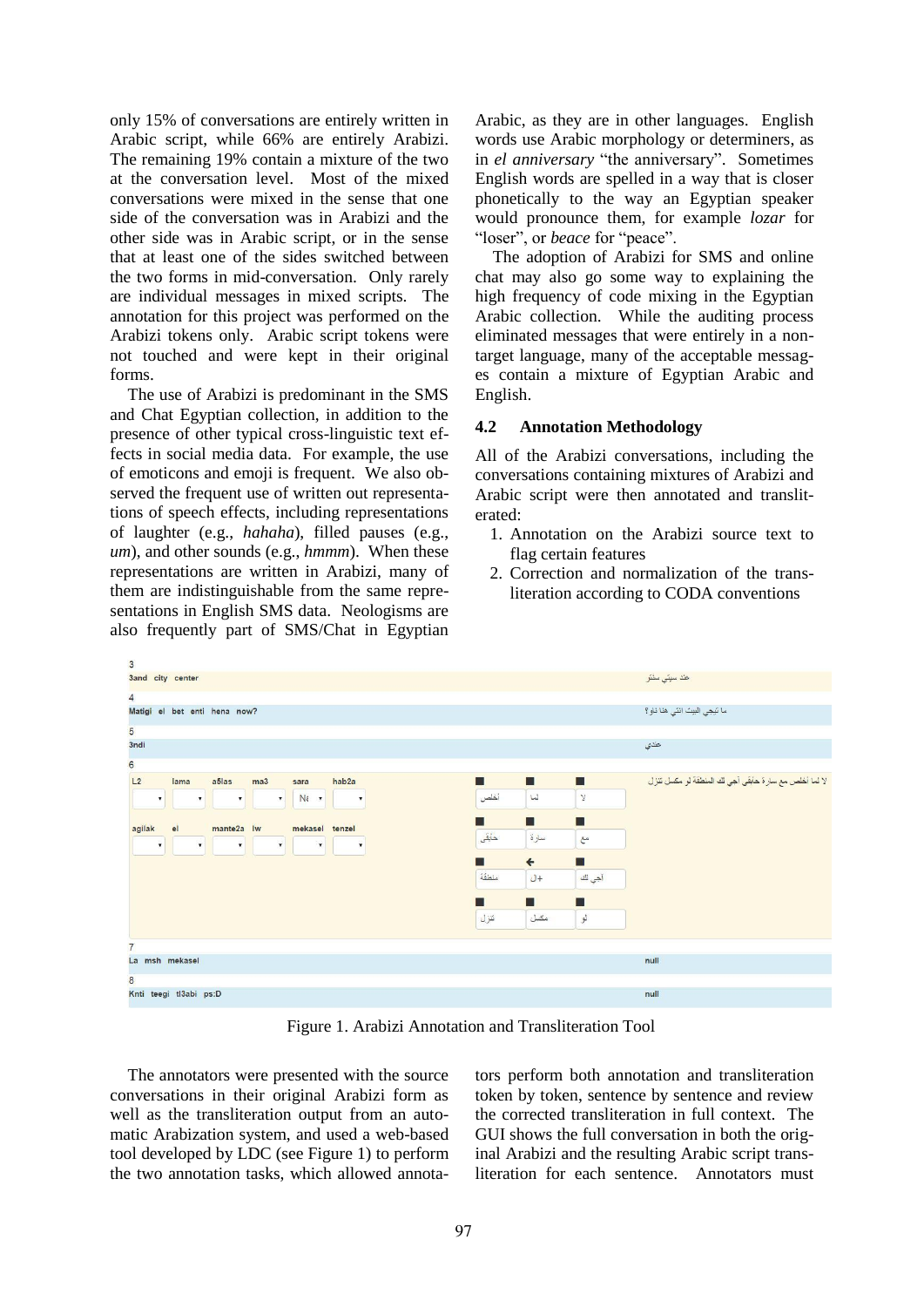annotate each sentence in order, and the annotation is displayed in three columns. The first column shows the annotation of flag features on the source tokens, the second column is the working panel where annotators correct the automatic transliteration and retokenize, and the third column displays the final corrected and retokenized result.

Annotation was performed according to annotation guidelines developed at the Linguistic Data Consortium specifically for this task (LDC, 2014).

## **4.3 Automatic Transliteration**

To speed up the annotation process, we utilized an automatic Arabizi-to-Arabic script transliteration system (Al-Badrashiny et al., 2014) which was developed using a small vocabulary of 2,200 words from Darwish (2013) and an additional 6,300 Arabic-English proper name pairs (Buckwalter, 2004). The system has an accuracy of 69.4%. We estimate that using this still allowed us to cut down the amount of time needed to type in the Arabic script version of the Arabizi by two-thirds. This system did not identify Foreign words or Names and transliterated all of the words. In one quarter of the errors, the provided answer was plausible but not CODA-compliant (Al-Badrashiny et al., 2014).

# **4.4 Annotation on Arabizi Source Text to Flag Features**

This annotation was performed only on sentences containing Arabizi words, with the goal of tagging any words in the source Arabizi sentences that would be kept the same in the output of an English translation with the following flags:

- **Punctuation** (not including emoticons)
	- o *Eh ?!//Punct*
	- o *Ma32ula ?!//Punct*
	- o *Ebsty ?//Punct*
- **Sound effects**, such as laughs ('haha' or variations), filled pauses, and other sounds ('mmmm' or 'shh' or 'um' etc.)
	- o *hahhhahhah//Sound akeed 3arfa :p da enty t3rafy ablia :pp*
	- o *Hahahahaahha//Sound Tb ana ta7t fel ahwaa*
	- o *Wala Ana haha//Sound*
	- o *Mmmm//Sound okay*
- **Foreign language** words and numbers. All cases of code switching and all cases of borrowings which are rendered in Arabizi using standard English orthography are marked as "Foreign".
	- o *ana kont mt25er fe t2demm l projects//Foreign*
	- o *oltilik okay//Foreign ya Babyy//Foreign balashhabal!!!!*
	- o *zakrty ll sat//Foreign*
	- o *Bat3at el whatsapp//Foreign*
	- o *La la la merci//Foreign gedan bs la2*
	- o *We 9//Foreign galaeeb dandash lel banat*
- **Names**, mainly person names o *Youmna//Name 7atigi??*

# **4.5 Correction and Normalization of the Transliteration According to CODA Conventions**

The goal of this task was to correct all spelling in the Arabic script transliteration to CODA standards (Habash et al., 2012a, 2012b). This meant that annotators were required to confirm both (1) that the word was transliterated into Arabic script correctly and also (2) that the transliterated word conformed to CODA standards. The automatic transliteration was provided to the annotators, and manually corrected by annotators as needed.

Correcting spelling to a single standard (CO-DA), however, necessarily included some degree of normalization of the orthography, as the annotators had to correct from a variety of dialect spellings to a single CODA-compliant spelling for each word. Because the goal was to reach a consistent representation of each word, orthographic normalization was almost the inevitable effect of correcting the automatic transliteration. This consistent representation will allow downstream annotation tasks to take better advantage of the SMS/Chat data. For example, more consistent spelling of Egyptian Arabic words will lead to better coverage from the CALIMA morphological analyzer and therefore improve the manual annotation task for morphological annotation, as in Maamouri et al. (2014).

### **Modern Standard Arabic (MSA) cognates and Egyptian Arabic sound changes**

Annotators were instructed to use MSA orthography if the word was a cognate of an MSA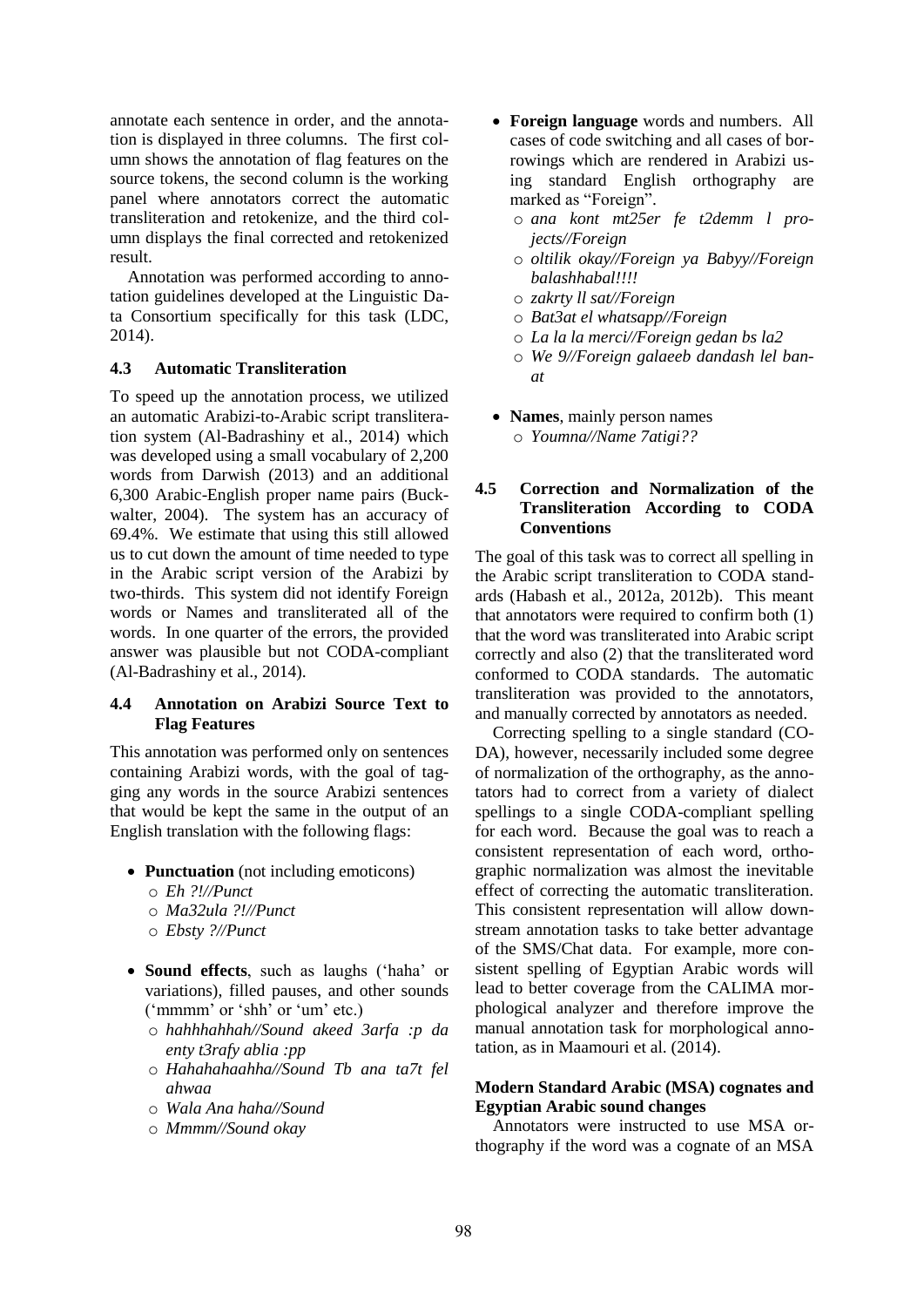root, including for those consonants that have undergone sound changes in Egyptian Arabic.<sup>7</sup>

- use mqfwl مقفول and not ma>fwl مأفول for "locked"
- use HAfZ حافظ and not HAfz حافز for the name (a proper noun)

#### **Long vowels**

Annotators were instructed to reinstate missing long vowels, even when they were written as short vowels in the Arabizi source, and to correct long vowels if they were included incorrectly.

- use sAEap ساعة and not saEap سعة for "hour"
- use qAlt قالت and not qlt قلت for "(she) said"

#### **Consonantal ambiguities**

Many consonants are ambiguous when written in Arabizi, and many of the same consonants are also difficult for the automatic transliteration script. Annotators were instructed to correct any errors of this type.

- S vs. s/ ص vs. س
	- o use SAyg صايغ and not sAyg سايغ for "jeweler"
- D vs. Z/ ض vs. ظ
	- o use DAbT ضابط and not ZAbT ظابط for "officer"
	- o use Zlmp ظلمة and not Dlmp ضلمة for "darkness"
- Dotted ya vs. Alif Maqsura/ ي vs. ى. Although the dotted ya/ ي and Alif Maqsura/ ى are often used interchangeably in Egyptian Arabic writing conventions, it was necessary to make the distinction between the two for this task.
	- o use Ely علي and not ElY على for "Ali" (the proper name)
- Taa marbouta. In Arabizi and so also in the Arabic script transliteration, the taa marbouta/ ة may be written for both nominal final -h/ ه and verbal final -t/ ت, but for different reasons.
	- o mdrsp Ely على "Ali's school"
	- o mdrsth مدرسته "his school"

#### **Morphological ambiguities**

Spelling variation and informal usage can combine to create morphological ambiguities as well. For example, the third person masculine

singular pronoun and the third person plural verbal suffix can be ambiguous in informal texts. For example:

- use byHbwA bED بعض بيحبوا and not byHbh bED بعض بيحبه for "(They) loved each other"
- use byEmlwA بيعملوا and not byEmlh بيعمله for "(They) did" or "(They) worked"

In addition, because final -h is sometimes replaced in speech by final /-uw/, it was occasionally necessary to correct cases of overuse of the third person plural verbal suffix (-wA) to the pronoun -h as well.

### **Merging and splitting tokens written with incorrect word boundaries**

Annotators were instructed to correct any word that was incorrectly segmented. The annotation tool allowed both the merging and splitting of tokens.

Clitics were corrected to be attached when necessary according to (MSA) standard writing conventions. These include single letter proclitics (both verbal and nominal) and the negation suffix -\$, as well as pronominal clitics such as possessive pronouns and direct object pronouns. For example,

- use fAlbyt فالبيت and not fAl byt بيت فال or flbyt فلبيت for "in the house"
- use EAlsTH عالسطح and not EAl sTH سطح عال or ElsTH علسطح for "on the roof"

The conjunction w- / - is always attached to its following word.

- use wkAn وكان and not w kAn كان و for "and was"
- use wrAHt وراحت and not w rAHt راحت و for "and (she) left"

Words that were incorrectly segmented in the Arabizi source were also merged. For example,

- use msHwrp مسحورة and not ms Hwrp حورة مس for "bewitched (fem.sing.)"
- use \$ErhA شعرها and not \$Er hA ها شعر for "her hair"

Particles that are not attached in standard MSA written forms were corrected as necessary by the splitting function of the tool. For example,

- use yA Emry عمري يا and not yAEmry ياعمري for "Hey, dear!"
- use lA trwH تروح and not lAtrwH الاتروح for "Do not go"

 $\frac{7}{7}$  Both Arabic script and the Buckwalter transliteration (http://www.qamus.org/transliteration.htm) are shown for the transliterated examples in this paper.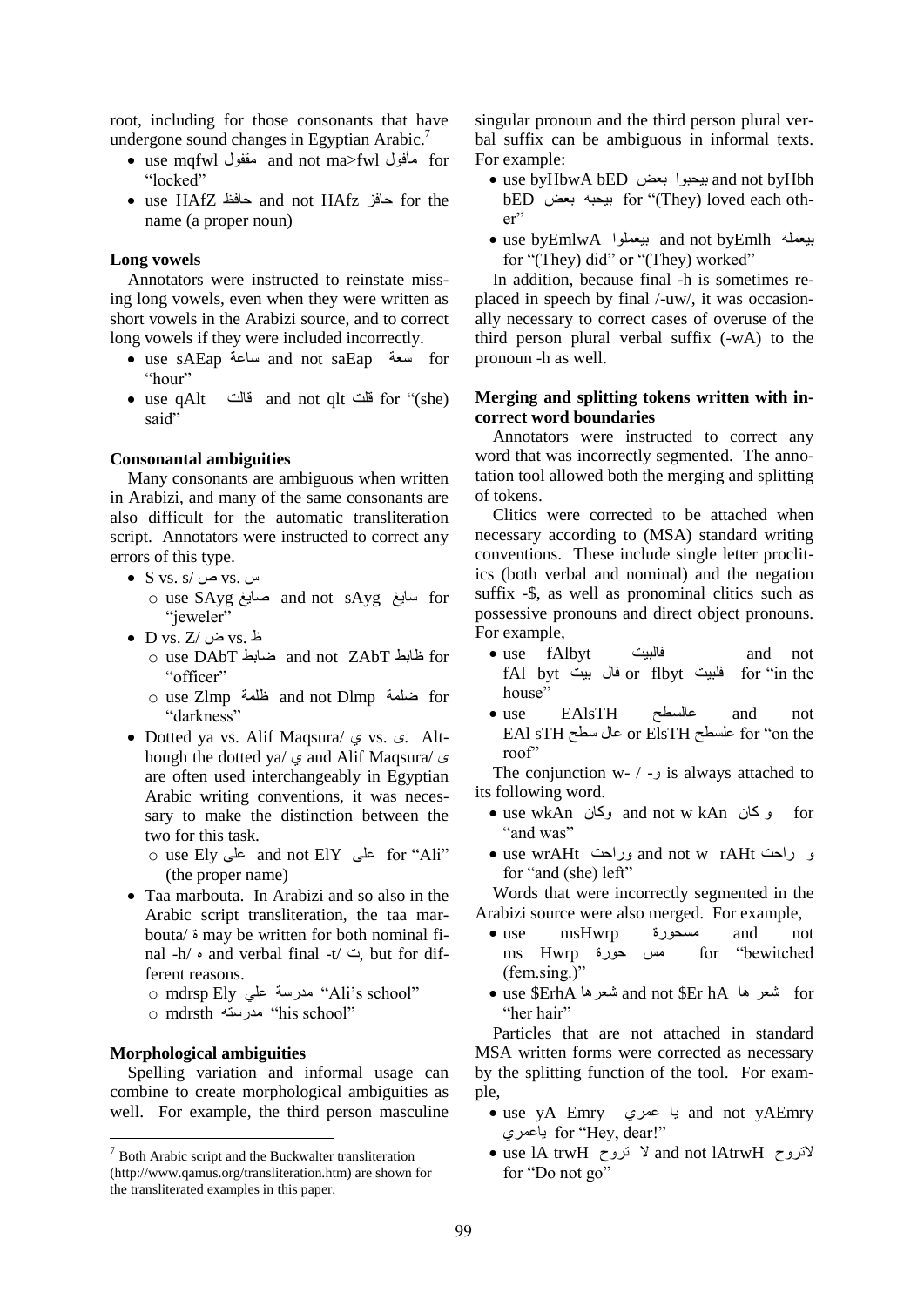#### **Abbreviations in Arabizi**

Three abbreviations in Arabizi received special treatment: msa, isa, 7ma. These three abbreviations only were expanded out to their full form using Arabic words in the corrected Arabic script transliteration.

- msa: use mA \$A' All~h هللا شاء ما for "As God wills"
- isa: use <n \$A' All~h هللا شاء إن for "God willing"
- 7ma: use AlHmd ll~h for حمد ال" Thank God, Praised be the Lord"

All other Arabic abbreviations were not expanded, and were transliterated simply letter for letter. When the abbreviation was in English or another foreign language, it was kept as is in the transliteration, using both consonants and semivowels to represent it.

 use Awkyh اكيه for "OK" (note that this is an abbreviation in English, but not in Egyptian Arabic)

#### **Correcting Arabic typos**

Annotators were instructed to correct typos in the transliterated Arabic words, including typos in proper names. However, typos and nonstandard spellings in the transliteration of a foreign words were kept as is and not corrected.

- Ramafan رمفان should be corrected to rmDAn رمضان for "Ramadan"
- babyy ببيي since it is the English word "baby" it should not be corrected

#### **Flagged tokens in the correction task**

Tokens flagged during task 1 as Sound and Foreign were transliterated into Arabic script but were not corrected during task 2. Note that even when a whole phrase or sentence appeared in English, the transliteration was not corrected.

- ks كس for "kiss"
- Dd yA hAf fAn فان هاف يا ضد for "did you have fun"

The transliteration of proper names was corrected in the same way as all other words.

Emoticons and emoji were replaced in the transliteration with #. Emoticons refer to a set of numbers or letters or punctuation marks used to express feelings or mood. Emoji refers to a special set of images used in messages. Both Emoticons and Emoji are frequent in SMS/Chat data.

## **5 Discussion**

Annotation and transliteration were performed on all sentence units that contain Arabizi. Sentence units that contain only Arabic script were ignored and untouched during annotation. In total, we reviewed 1270 conversations, among which over  $42.6K$  sentence units (more than 300K words) were deemed to be containing Arabizi and hence annotated and transliterated.

The corpus files are in xml format. All conversations have six layers: source, annotation on the source Arabizi tokens, automatic transliteration via 3ARRIB, manual correction of the automatic transliteration, re-tokenized corrected transliteration, and human translation. See Appendix A for examples of the file format.

Each conversation was annotated by one annotator, with 10 percent of the data being reviewed by a second annotator as a QC procedure. Twenty six conversations (roughly 3400 words) were also annotated dually by blind assignment to gauge inter-annotator agreement.

As we noted earlier, code switching is frequent in the SMS and Chat Arabizi data. There were about 23K words flagged as foreign words. Written out speech effects in this type of data are also prevalent, and 6610 tokens were flagged as Sounds (laughter, filled pause, etc.). Annotators most often agreed with each other in the detection and flagging of tokens as Foreign, Name, Sound or Punctuation, with over 98% agreement for all flags.

The transliteration annotation was more difficult than the flagging annotation, because applying CODA requires linguistic knowledge of Arabic. Annotators went through several rounds of training and practice and only those who passed a test were allowed to work on the task. In an analysis of inter-annotator agreement in the dually annotated files, the overall agreement between the two annotators was 86.4%. We analyzed all the disagreements and classified them in four high level categories:

• **CODA** 60% of the disagreements were related to CODA decisions that did not carefully follow the guidelines. Two-fifths of these cases were related to Alif/Ya spelling (mostly Alif Hamzation, rules of hamza support) and about one-fifth involved the spelling of common dialectal words. An additional one-third were due to non-CODA root, pattern or affix spelling. Only one-tenth of the cases were because of split or merge decisions. These issues suggest that additional training may be needed. Additionally, since some of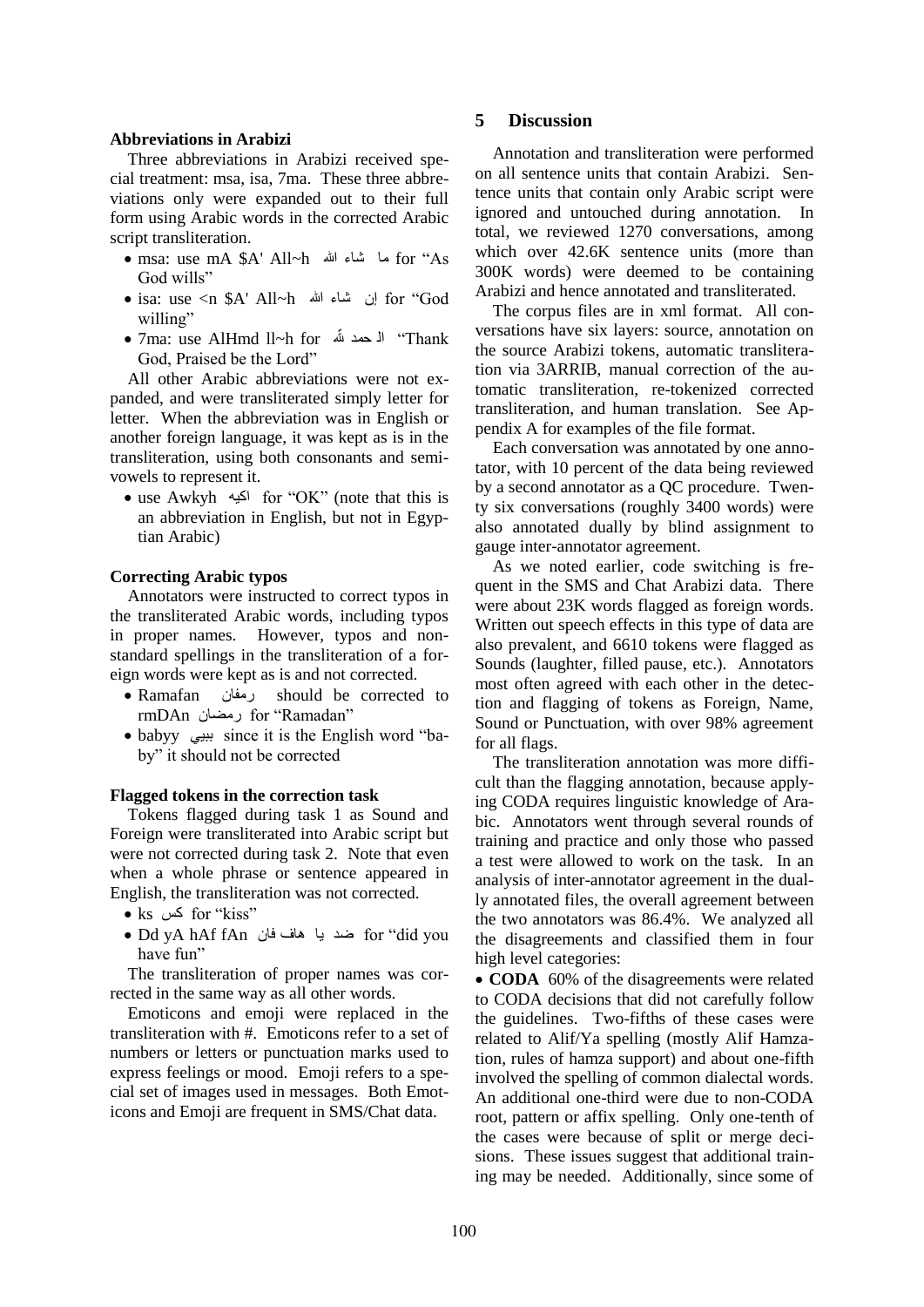the CODA errors may be easy to detect and correct using available tools for morphological analysis of Egyptian Arabic (such as the CALI-MA-ARZ analyzer), we will consider integrating such support in the annotation interface in the future.

 **Task** In 23% of the overall disagreements, the annotators did not follow the task guidelines for handling punctuation, sounds, emoticons, names or foreign words. Examples include disagreement on whether a question mark should be split or kept attached, or whether a non-Arabic word should be corrected or not. Many of these cases can also be caught as part of the interface; we will consider the necessary extensions in the future.

 **Ambiguity** In 12% of the cases, the annotators' disagreement reflected a different reading of the Arabizi resulting in a different lemma or inflectional feature. These differences are unavoidable and reflect the natural ambiguity in the task.

 **Typos** Finally, in less than 5% of the cases, the disagreement was a result of a typographical error unrelated to any of the above issues.

Among the cases that were easy to adjudicate, one of the two annotators was correct 60% more than the other. This is consistent with the observation that more training may be needed to fill in some of the knowledge gaps or increase the annotator's attention to detail.

# **6 Conclusion**

This is the first Arabizi-Arabic script parallel corpus that supports research on transliteration from Arabizi to Arabic script. We expect to make this corpus available through the Linguistic Data Consortium in the near future.

This work focuses on the novel challenges of developing a corpus like this, and points out the close interaction between the orthographic form of written informal genres of Arabic and the specific features of individual Arabic dialects. The use of Arabizi and the use of Egyptian Arabic in this corpus come together to present a host of spelling ambiguities and multiplied forms that were resolved in this corpus by the use of CODA for Egyptian Arabic. Developing a similar corpus and transliteration for other Arabic dialects would be a rich area for future work.

We believe this corpus will be essential for NLP work on Arabic dialects and informal genres. In fact, this corpus has recently been used in development by Eskander et al. (2014).

### **Acknowledgements**

This material is based upon work supported by the Defense Advanced Research Projects Agency (DARPA) under Contract No. HR0011-11-C-0145. The content does not necessarily reflect the position or the policy of the Government, and no official endorsement should be inferred.

Nizar Habash performed most of his contribution to this paper while he was at the Center for Computational Learning Systems at Columbia University.

# **References**

- Mohamed Al-Badrashiny, Ramy Eskander, Nizar Habash, and Owen Rambow. 2014. Automatic Transliteration of Romanized Dialectal Arabic. In *Proceedings of the Conference on Computational Natural Language Learning (CONLL)*, Baltimore, Maryland, 2014.
- Tim Buckwalter. 2004. *Buckwalter Arabic Morphological Analyzer Version 2.0*. LDC catalog number LDC2004L02, ISBN 1-58563-324-0.
- Achraf Chalabi and Hany Gerges. 2012. Romanized Arabic Transliteration. In *Proceedings of the Second Workshop on Advances in Text Input Methods (WTIM 2012)*.
- Eleanor Clark and Kenji Araki. 2011. Text normalization in social media: Progress, problems and applications for a pre-processing system of casual English. *Procedia - Social and Behavioral Sciences,* 27(0):2 – 11.
- Kareem Darwish, Walid Magdy, and Ahmed Mourad. 2012. Language processing for arabic microblog re- trieval. In *Proceedings of the 21st ACM International Conference on Information and Knowledge Management, CIKM '12*, pages 2427– 2430, New York, NY, USA. ACM.
- Kareem Darwish. 2013. Arabizi Detection and Conversion to Arabic. *CoRR*, arXiv:1306.6755 [cs.CL].
- Leon Derczynski, Alan Ritter, Sam Clark, and Kalina Bontcheva. 2013. Twitter part-of-speech tagging for all: Overcoming sparse and noisy data. In *Proceedings of the International Conference Recent Advances in Natural Language Processing RANLP 2013*, pages 198–206, Hissar, Bulgaria, September. INCOMA Ltd. Shoumen, Bulgaria.
- Heba Elfardy, Mohamed Al-Badrashiny, and Mona Diab. 2013. Code Switch Point Detection in Arabic. In *Proceedings of the 18th International Conference on Application of Natural Language to Information Systems (NLDB2013)*, MediaCity, UK, **I**une.
- Ramy Eskander, Mohamed Al-Badrashiny, Nizar Habash and Owen Rambow. 2014. Foreign Words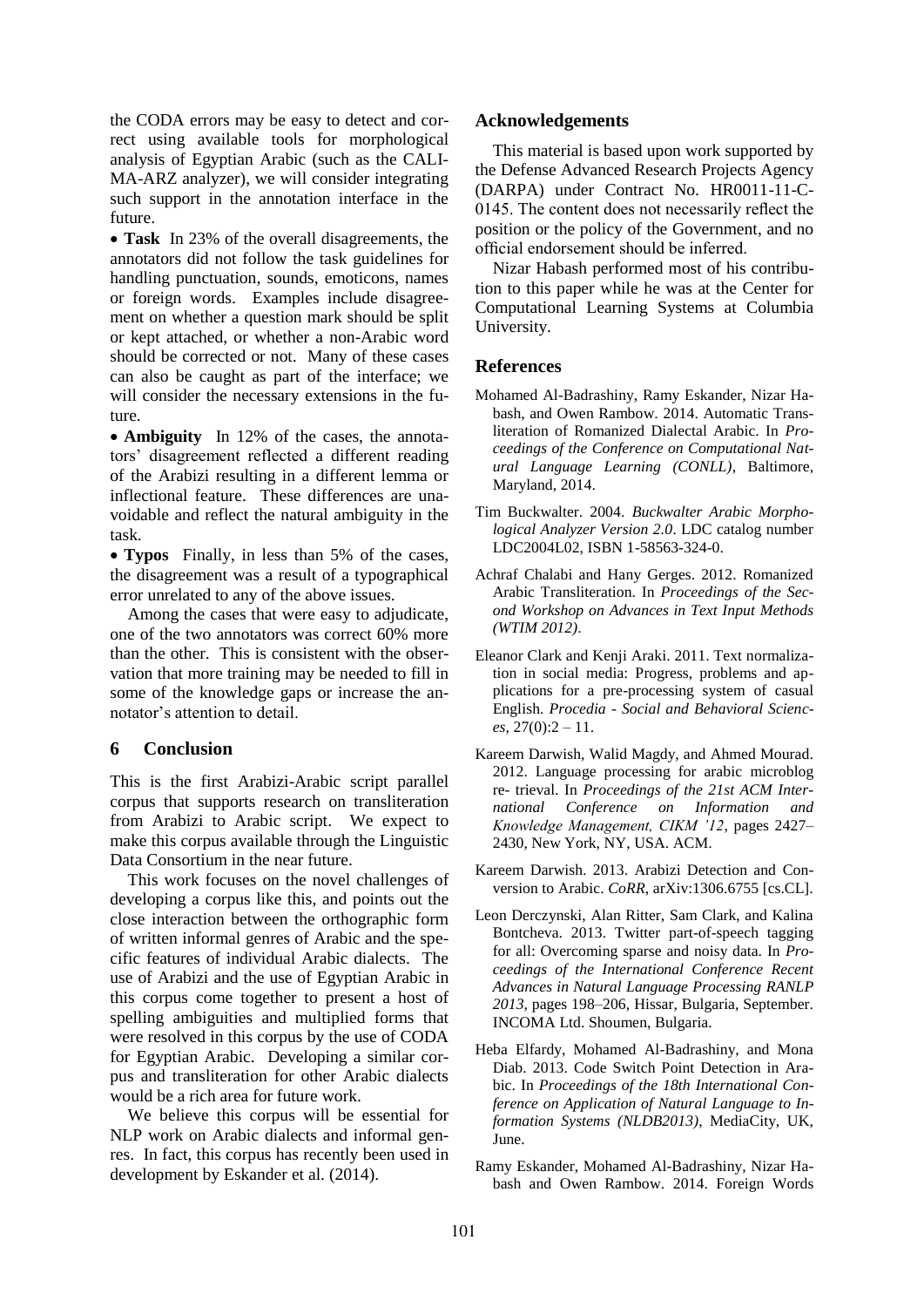and the Automatic Processing of Arabic Social Media Text Written in Roman Script. In *Arabic Natural Language Processing Workshop, EMNLP*, Doha, Qatar.

- Ramy Eskander, Nizar Habash, Owen Rambow, and Nadi Tomeh. 2013. Processing Spontaneous Orthography. In *Proceedings of the 2013 Conference of the North American Chapter of the Association for Computational Linguistics: Human Language Technologies (NAACL-HLT)*, Atlanta, GA.
- Andrew T. Freeman, Sherri L. Condon and Christopher M. Ackerman. 2006. Cross Linguistic Name Matching in English and Arabic: A "One to Many Mapping" Extension of the Levenshtein Edit Distance Algorithm. In *Proceedings of HLT-NAACL*, New York, NY.
- Kevin Gimpel, Nathan Schneider, Brendan O'Connor, Dipanjan Das, Daniel Mills, Jacob Eisenstein, Michael Heilman, Dani Yogatama, Jeffrey Flanigan, and Noah A. Smith. 2011. Part-of-speech tagging for twitter: Annotation, features, and experiments. In *Proceedings of ACL-HLT '11*.
- Stephan Gouws, Donald Metzler, Congxing Cai, and Eduard Hovy. 2011. Contextual bearing on linguistic variation in social media. In *Proceedings of the Workshop on Languages in Social Media, LSM '11*, pages 20–29, Stroudsburg, PA, USA. Association for Computational Linguistics.
- Nizar Habash, Mona Diab, and Owen Rambow (2012a).Conventional Orthography for Dialectal Arabic: Principles and Guidelines – Egyptian Arabic. Technical Report CCLS-12-02, Columbia University Center for Computational Learning Systems.
- Nizar Habash, Mona Diab, and Owen Rabmow. 2012b. Conventional Orthography for Dialectal Arabic. In *Proceedings of the Language Resources and Evaluation Conference (LREC)*, Istanbul.
- Nizar Habash, Ramy Eskander, and Abdelati Hawwari. 2012c. A Morphological Analyzer for Egyptian Arabic. In *Proceedings of the Twelfth Meeting of the Special Interest Group on Computational Morphology and Phonology*, pages 1–9, Montréal, Canada.
- Kevin Knight and Jonathan Graehl. 1997. Machine Transliteration. In *Proceedings of the Conference of the Association for Computational Linguistics (ACL)*.
- Linguistic Data Consortium. 2014. *BOLT Program: Romanized Arabic (Arabizi) to Arabic Transliteration and Normalization Guidelines, Version 3.1*. Linguistic Data Consortium, April 21, 2014.
- Marco Lui, Jey Han Lau, and Timothy Baldwin. 2014. Automatic detection and language identification of multilingual documents. In *Proceedings of*

*the Language Resources and Evaluation Conference (LREC)*, Reykjavik, Iceland.

- Mohamed Maamouri, Ann Bies, Seth Kulick, Michael Ciul, Nizar Habash and Ramy Eskander. 2014. Developing a dialectal Egyptian Arabic Treebank: Impact of Morphology and Syntax on Annotation and Tool Development. In *Proceedings of the Language Resources and Evaluation Conference (LREC)*, Reykjavik, Iceland.
- Yaser Al-Onaizan and Kevin Knight. 2002. Machine Transliteration of Names in Arabic Text. In *Proceedings of ACL Workshop on Computational Approaches to Semitic Languages*.
- Arfath Pasha, Mohamed Al-Badrashiny, Mona Diab, Ahmed El Kholy, Ramy Eskander, Nizar Habash, Manoj Pooleery, Owen Rambow, and Ryan M. Roth. 2014. MADAMIRA: A Fast, Comprehensive Tool for Morphological Analysis and Disambiguation of Arabic. In *Proceedings of the Language Resources and Evaluation Conference (LREC)*, Reykjavik, Iceland.
- Alan Ritter, Sam Clark, Mausam, and Oren Etzioni. 2011. Named entity recognition in tweets: An experimental study. In *Proceedings of the Conference on Empirical Methods in Natural Language Processing, EMNLP '11*.
- Wael Salloum and Nizar Habash. 2011. Dialectal to Standard Arabic Paraphrasing to Improve Arabic-English Statistical Machine Translation. In *Proceedings of the First Workshop on Algorithms and Resources for Modelling of Dialects and Language Varieties*, pages 10–21, Edinburgh, Scotland.
- Zhiyi Song, Stephanie Strassel, Haejoong Lee, Kevin Walker, Jonathan Wright, Jennifer Garland, Dana Fore, Brian Gainor, Preston Cabe, Thomas Thomas, Brendan Callahan, Ann Sawyer. Collecting Natural SMS and Chat Conversations in Multiple Languages: The BOLT Phase 2 Corpus. In *Proceedings of the Language Resources and Evaluation Conference (LREC) 2014*, Reykjavik, Iceland.
- Clare Voss, Stephen Tratz, Jamal Laoudi, and Douglas Briesch. 2014. Finding romanized Arabic dialect in code-mixed tweets. In *Proceedings of the Ninth International Conference on Language Resources and Evaluation (LREC'14)*, Reykjavik, Iceland.
- Omar F Zaidan and Chris Callison-Burch. 2011. The arabic online commentary dataset: an annotated dataset of informal arabic with high dialectal content. In *Proceedings of ACL*, pages 37–41.